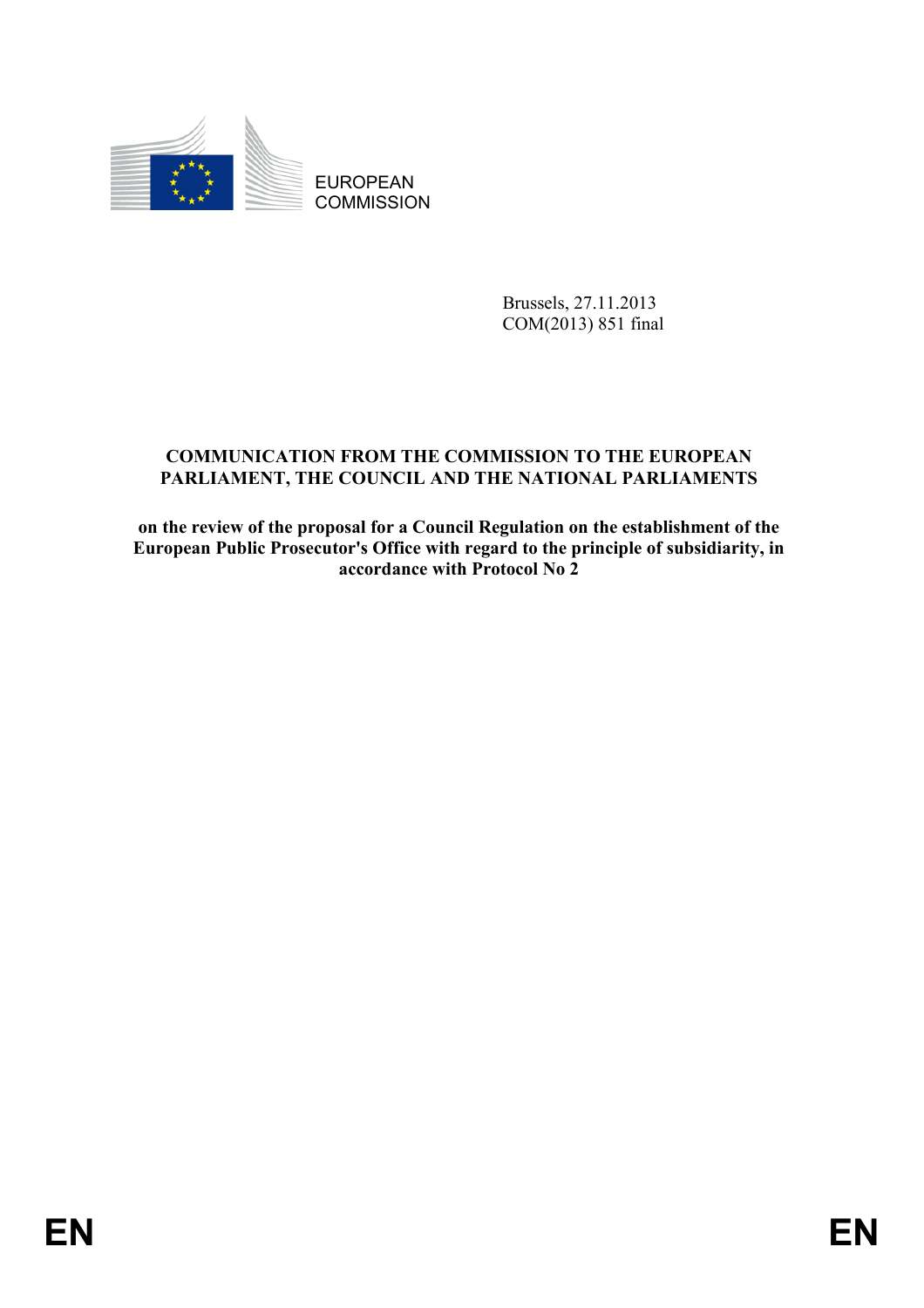## **COMMUNICATION FROM THE COMMISSION TO THE EUROPEAN PARLIAMENT, THE COUNCIL AND THE NATIONAL PARLIAMENTS**

### **on the review of the proposal for a Council Regulation on the establishment of the European Public Prosecutor's Office with regard to the principle of subsidiarity, in accordance with Protocol No 2**

#### **1. BACKGROUND**

#### **1.1. Commission proposal for a Council Regulation on the establishment of the European Public Prosecutor's Office**

On 17 July 2013, the Commission adopted a proposal for a Council Regulation on the establishment of the European Public Prosecutor's Office.<sup>1</sup> The Commission's proposal is based on Article 86 of the Treaty on the Functioning of the European Union (TFEU), which empowers the Council to establish that Office in order to combat crimes affecting the financial interests of the Union.

Article 86(1) TFEU provides for a special legislative procedure requiring unanimity in the Council and the consent of the European Parliament.<sup>2</sup> The Treaty also foresees a specific procedure according to which the proposal can be adopted through enhanced cooperation in the absence of unanimity in the Council. The Treaty requires for this procedure the participation of at least nine Member States and an absence of consensus in the European Council. In such a case the authorisation to proceed with enhanced cooperation shall be deemed to be granted without the need of a formal act of the Council.

The Commission's commitment to fighting fraud and enhancing the protection of taxpayers' money has been constant over the years, but results in the area of criminal prosecution remain disappointing. In view of the fact that the Union budget is chiefly administered at national level, common European solutions are necessary to make the fight against fraud more effective across the Union. In this context, President Barroso announced in September 2012 the "intention to establish a European Public Prosecutor's Office, as foreseen by the Treaties". 3

The proposal is part of a package of measures aimed at better protecting the Union's financial interests.4 This objective has great importance in the current economic and fiscal context. The damage caused by fraud and other offences affecting the Union's budget is significant, as confirmed over the years by the Union's annual statistics.<sup>5</sup> Those offences have a very negative effect on the public and private sectors, generating important economic and social costs.

<u> 1989 - Johann Stein, fransk politik (d. 1989)</u>

 $\frac{1}{2}$  COM(2013) 534.<br><sup>2</sup> Under Protocol 22 TFEU, Denmark does not take part in the adoption of the proposed Regulation. The United Kingdom and Ireland have not notified their wish to take part in the adoption and application of this Regulation under Protocol 21 TFEU.<br>
3 State of the Union 2012 Address, Strasbourg, 12 September 2012.<br>
4 COM(2013) 535.<br>
See Commission annual Reports of 2011 and 2012 on the protection of the European Union's financi

interests – Fight against fraud, COM(2012) 408 and COM(2013) 548.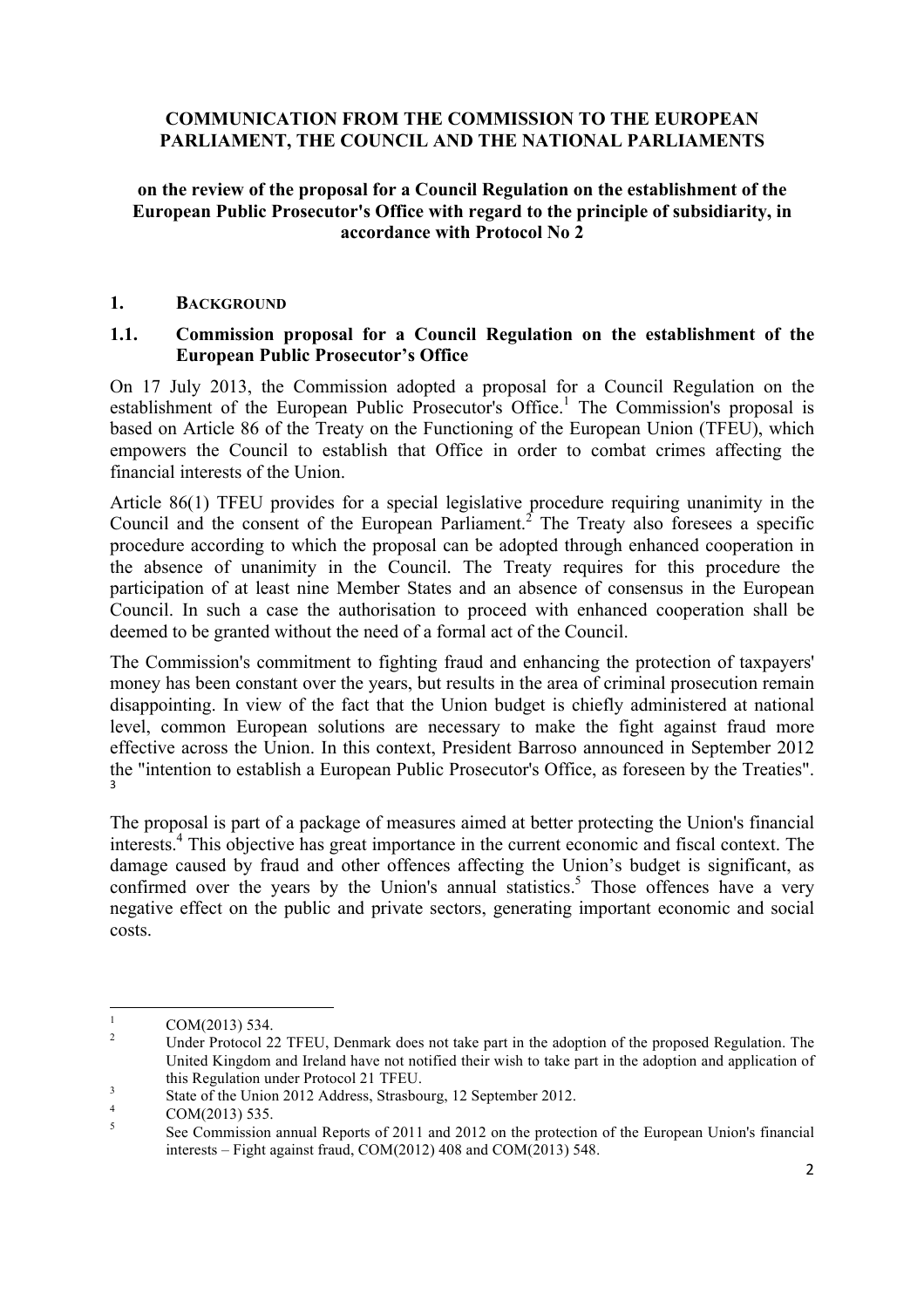## **1.2. Key features of the Commission proposal**

In accordance with Article 86 TFEU, the Commission has proposed to establish the European Public Prosecutor's Office to investigate, prosecute and bring to judgement the perpetrators of offences affecting the Union's financial interests. The European Public Prosecutor's Office will be established as a body of the Union with a decentralised structure which, for most of its activities, would rely on national investigation and prosecution authorities, and on national law. The principles of efficiency*,* independence and accountability lie at the heart of the model proposed by the Commission. The proposal is based on respect of the national legal traditions and judicial systems of the Member States and aims at consistency and speedy action.

The decentralised structure would consist of a single organisation with two layers: a central unit which would essentially supervise, coordinate and, where necessary, direct investigations and prosecutions carried out in the Member States, and the European Delegated Prosecutors, who would generally carry out such investigations and prosecutions autonomously. These European Delegated Prosecutors would be part of both the European Public Prosecutor's Office and national prosecution services. The European Public Prosecutor's Office would thus be smoothly embedded into national justice systems and could rely on national procedural rules, national courts and national law enforcement resources, while pursuing efficiently the common European objective to fight against fraud to the detriment of the Union budget.

## **1.3. The subsidiarity control mechanism**

In accordance with Protocol No 2 to the Treaties on the application of the principles of subsidiarity and proportionality, from the date of transmission of a draft legislative act national Parliaments have eight weeks to consider whether it is compatible or not with the principle of subsidiarity. As regards legislative proposals submitted on the basis of Article 76 TFEU (Title V, Chapters 4 and 5), the threshold provided for in Article 7(2) of Protocol No 2 is one quarter of the votes allocated to national Parliaments (as opposed to the normal threshold of one third of the votes). Where reasoned opinions issued by national Parliaments for non-compliance with the principle of subsidiarity reach that threshold, the proposal has to be reviewed by the Commission. On the basis of that review, the Commission decides whether to maintain, amend or withdraw the proposal, and it must give reasons for its decision.

Within the deadline laid down in Article 6 of Protocol No 2, fourteen chambers of national Parliaments<sup>6</sup> had sent reasoned opinions to the Commission, thus triggering the subsidiarity control mechanism provided for in Article 7(2) of Protocol No 2. The threshold of Article 7(3) of Protocol No 2 has not been reached. In addition, it is to be noted that at the date of adoption of this Communication, four national Parliaments (RO *Senat*, DE *Bundesrat*, PL *Senat* and PT *Assembleia da República*) sent opinions in the framework of the political dialogue which did not consider the proposal to be incompatible with the principle of subsidiarity.

The Commission confirmed the triggering of the subsidiarity control mechanism of Article 7(2) of Protocol No 2 on 6 November 2013.

<sup>&</sup>lt;u> 1989 - Johann Stein, fransk politik (d. 1989)</u> <sup>6</sup> See Annex 1. The issued reasoned opinions represent 18 votes out of 56. In accordance with Article 7(2) of Protocol No 2, the threshold to trigger the review is 14.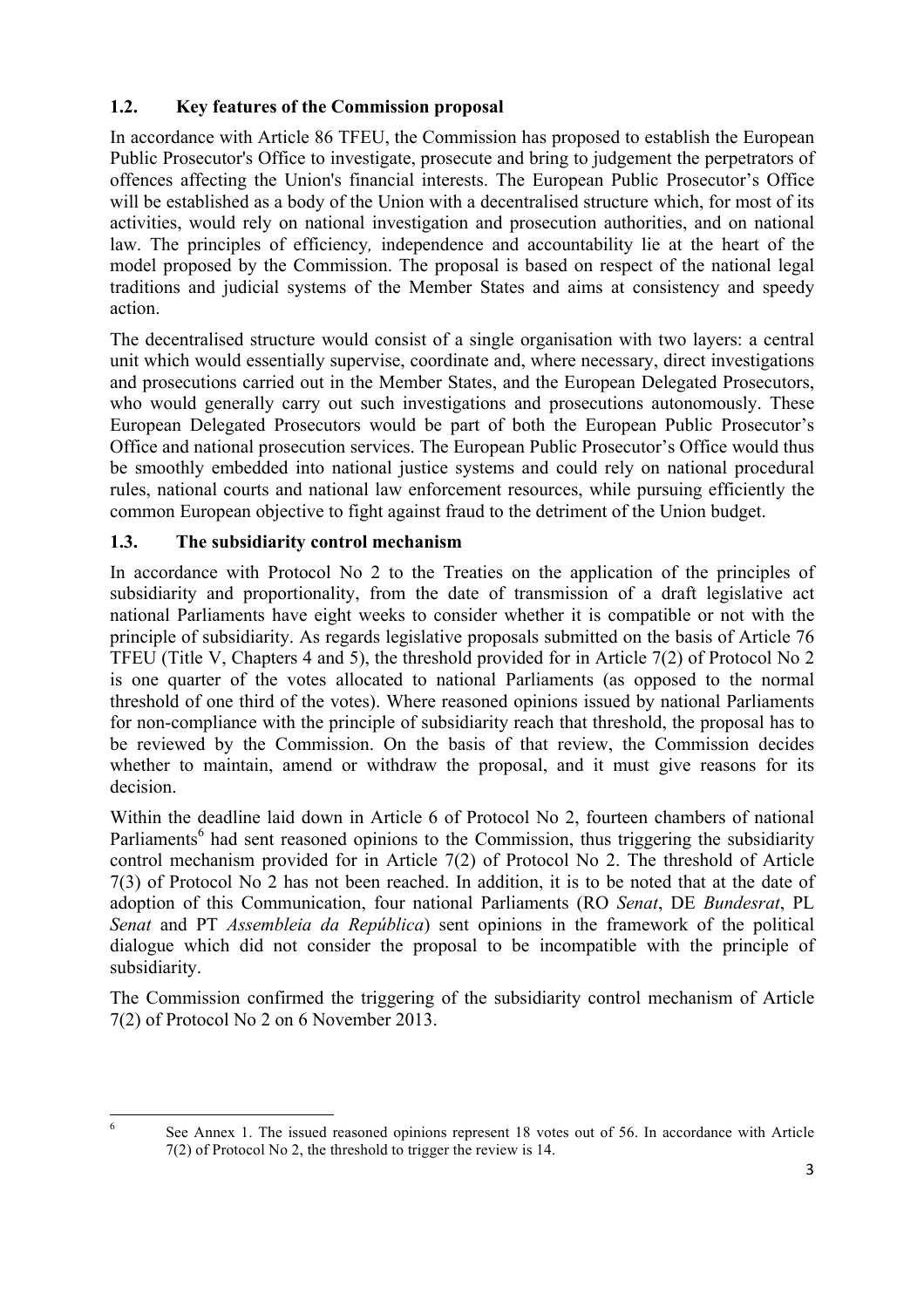#### **2. SUBSIDIARITY CONCERNS RAISED BY THE NATIONAL PARLIAMENTS**

## **2.1. Introductory remarks**

The Commission has carefully analysed the reasoned opinions submitted by national Parliaments from the perspective of the principle of subsidiarity.

That principle is enshrined as follows in Article 5(2) of the Treaty on European Union (TEU): '*Under the principle of subsidiarity, in areas which do not fall within its exclusive competence, the Union shall act only if and in so far as the objectives of the proposed action cannot be sufficiently achieved by the Member States, either at central level or at regional and local level, but can rather, by reason of the scale or effects of the proposed action, be better achieved at Union level*'.

The procedure of Article 7(2) of Protocol No 2 is exclusively focused on the principle of subsidiarity and in reasoned opinions within the meaning of Article 6 of Protocol No 2 national Parliaments need to state why they consider that a draft legislative act does not comply with that principle. As a result, legal or policy arguments not connected to subsidiarity are not examined in detail in this Communication. The Commission is however well aware that the limits of the principle of subsidiarity are not easy to trace and has therefore adopted an open attitude towards the reasoned opinions, interpreting their arguments, insofar as possible, in the light of the principle of subsidiarity.

The subsidiarity test involves two closely interrelated questions: first, whether the proposed action can or cannot be sufficiently achieved by the Member States acting on their own; and second, whether the action can be, by reason of its scale or effects, better achieved at Union level. Both steps are connected, as the insufficiency of Member State action will often lead to a finding that Union action will better achieve the proposed policy objective. The text of Article 5(3) TEU makes the connection clear ('but can rather') and the Court of Justice of the European Union has often carried out one single analysis of the two questions, implicitly recognising a certain margin of discretion to the Union institutions.7

According to Article 5(3) TEU, the principle of subsidiarity does not apply to the exclusive competences of the Union. The competence to establish the European Public Prosecutor's Office (Article 86 TFEU) is not among the exclusive competences set out in Article 3 TFEU and is not an exclusive competence by nature (i.e. a competence that, although it is not listed in Article 3 TFEU, could only be exercised by the Union and for which the subsidiarity analysis is irrelevant). Therefore, the principle of subsidiarity applies to Article 86 TFEU.

However, the drafters of the Treaty have expressly provided for the possibility of establishing the European Public Prosecutor's Office in Article 86 TFEU, including among its responsibilities the investigation and prosecution of crimes affecting the Union's financial interests in the courts of the Member States. This provision gives a strong indication that the establishment of the European Public Prosecutor's Office cannot be considered *per se* and in the abstract to be in breach of the principle of subsidiarity (as correctly pointed out by the MT *Kamra tad-Deputati* and the SI *Državni Zbor*). What has to be examined is whether the insufficiency of Member State action and the added-value of Union action justify the establishment of the European Public Prosecutor's Office and that issue has to be judged in light of the different aspects of the proposal, i.e. the way in which the Office would be established and the rules and procedural powers that would frame it.

<sup>&</sup>lt;u> 1989 - Johann Stein, fransk politik (d. 1989)</u> <sup>7</sup> See, for example, Case C-58/08, *Vodafone* [2010] ECR I-4999, paragraph 72; or Case C-377/98, *Netherlands* v *Parliament and Council* [2001] ECR I-7079, paragraph 32.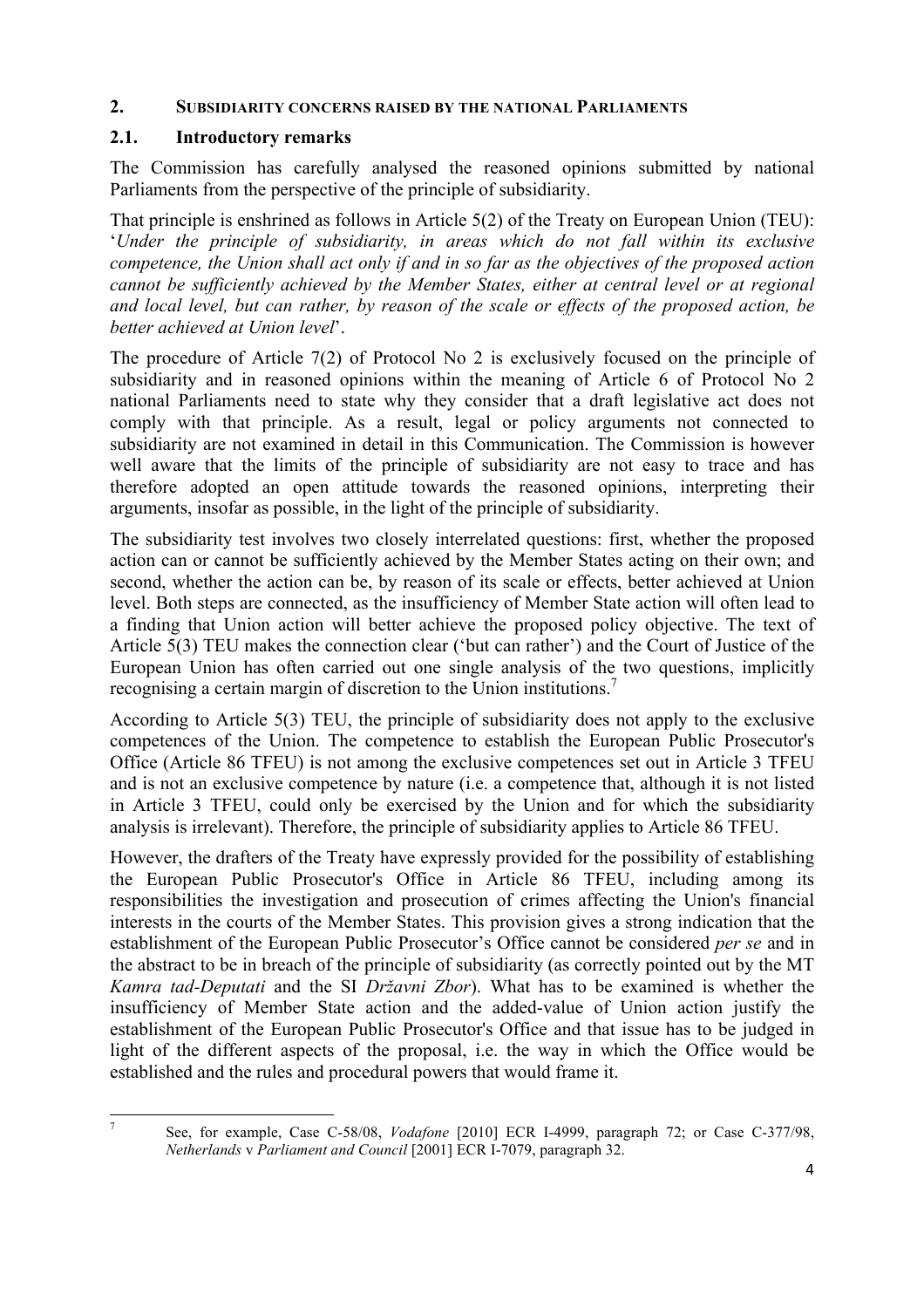In analysing the reasoned opinions, the Commission has distinguished between arguments relating to the principle of subsidiarity, or that could be interpreted as subsidiarity concerns, and other arguments relating to the principle of proportionality, to policy choices unrelated to subsidiarity, or to other policy or legal issues. The arguments concerning the principle of subsidiarity are the following:

- The reasoning concerning subsidiarity (section 2.2);
- The alleged sufficient character of existing mechanisms (section 2.3):
- The added-value of the proposal (section 2.4);
- Issues relating to the structure of the European Public Prosecutor's Office (section  $2.5$ );
- Issues relating to the nature and scope of its competences (section 2.6).

Other arguments fall outside the scope of the subsidiarity control mechanism. They will be duly taken into account in the process of negotiating the Proposal and will be addressed in the political dialogue, and namely in the individual replies to be sent to the relevant national Parliaments. These arguments can be summarised as follows:

- The Regulation is too far-reaching (SE *Riksdag*, SI *Državni Zbor*)
- The European Public Prosecutor's Office's powers are too far-reaching and should be reserved to national authorities (NL *Tweede Kamer*, *Eerste Kamer*);
- The Regulation goes beyond what is necessary to achieve its objective (SE *Riksdag* and others);
- The Regulation may violate the protection of fundamental rights guaranteed by the Czech Constitution and the Charter (CZ *Senát* and UK *House of Lords* and *House of Commons*);
- The Regulation would create disadvantages for Member States in that they lose the capacity to prioritise prosecution activities within their own criminal justice systems (UK *House of Lords* and *House of Commons*, and NL *Tweede Kamer*, *Eerste Kamer*);
- Article 26 of the proposal contains investigation measures which are not allowed under national law in all Member States and this may undermine the effective protection of the rights of suspects (CY *Vouli ton Antiprosopon*).

The Commission would also like to emphasise that some of the reasoned opinions expressed support for the establishment of a European Public Prosecutor's Office, whilst questioning specific elements of the Commission's proposal. This is the case of the opinions of MT *Kamra tad-Deputati*, and of the FR *Sénat*. In addition, the CZ *Senát* considered that the cooperation of European Delegated Prosecutors as part of one office may be more effective and swifter than existing mechanisms in transnational cases.

## **2.2. Reasoning concerning subsidiarity**

A number of national Parliaments (CY *Vouli ton Antiprosopon*, UK *House of Commons*, HU *Országgyűlés*) consider that the Commission did not sufficiently explain the reasons why its proposal is compatible with the principle of subsidiarity. In particular, the UK *House of Commons* considers that the reasons given by the Commission are insufficient, because the explanations should be contained in the explanatory memorandum, not only in the impact assessment, and because they consider that the Commission has conflated the first and the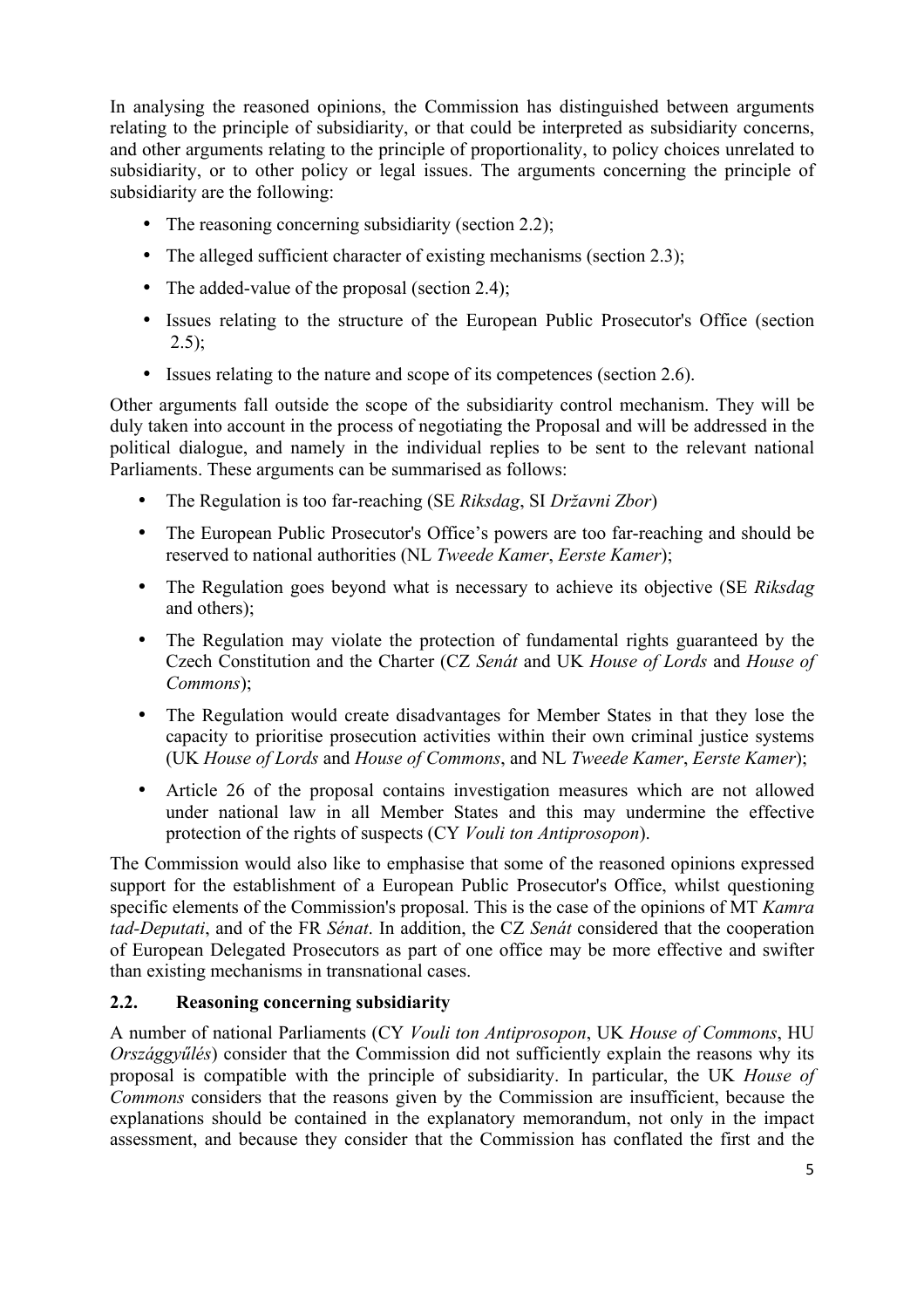second steps of the analysis (insufficiency of Member State action and added-value of Union action).

The Court of Justice has stated that the obligation under Article 296, second subparagraph, TFEU to give reasons underpinning legal acts requires that the measures concerned should contain a statement of the reasons that led the institution to adopt them, so that the Court can exercise its power of review and so that the Member States and the nationals concerned may learn of the conditions under which the Union institutions have applied the Treaty. $8$  In the same judgment, the Court accepted an implicit and rather limited reasoning as sufficient to justify compliance with the principle of subsidiarity.

In the present situation, the explanatory memorandum and the accompanying legislative financial statement of the Commission sufficiently explain why the action of the Member States is insufficient with regard to the policy objective and why Union action would better achieve that objective (e.g. lack of continuity in enforcement action and lack of an underlying common European prosecution policy). As stated above, it is obvious that both conclusions are connected in this case. Even so, and contrary to the allegations of the UK House of Commons, the Commission has not 'conflated' both issues, but explained in detail why it considers that Member State action is insufficient and that Union action would better achieve the policy objective. These reasons are supplemented by the impact assessment, mentioned in a number of reasoned opinions, which is by its nature much more detailed. The Commission recalls that in the *Vodafone* case the Court of Justice referred to an impact assessment of the Commission to justify respect for the principle of proportionality.<sup>9</sup> The Commission considers that the impact assessment report is also relevant in the context of respect for the principle of subsidiarity, supplementing the reasons given in the explanatory memorandum and in the legislative financial statement.

The Commission therefore considers that its proposal is sufficiently substantiated with regard to the principle of subsidiarity.

## **2.3. Member State action, existing mechanisms or proposed legislation**

A number of national Parliaments (CY *Vouli ton Antiprosopon*, CZ *Senát*, IE *Houses of the Oireachtas*, NL *Eerste Kamer* and *Tweede Kamer*, RO *Camera Deputaților*, SI *Državni Zbor*, SE *Riksdag*, UK *House of Commons*) express the view that investigation and prosecution action at Member State level is sufficient and that the coordination and investigation mechanisms existing at the Union level (Eurojust, Europol and OLAF) would also be sufficient. SE *Riksdag*, UK *House of Commons* and CY *Vouli ton Antiprosopon* state that the Commission should have waited for the adoption of its proposed Directive on the fight against fraud to the Union's financial interests by means of criminal  $law<sup>10</sup>$  before envisaging new legislation in this field. The UK *House of Commons* also considers that the Commission did not sufficiently examine measures to prevent fraud.

As regards the argument that Member State investigative and prosecution action would be sufficient, at least as regards some Member States, and that Union action should rather concentrate on those Member States where there might be weaknesses (SE *Riksdag*, SI *Državni Zbor*), the Commission points out that the subsidiarity principle requires a comparison between the efficiency of action at the Union level and action at the Member State level. The situation in particular Member States is therefore not decisive in itself, as long

<u> 1989 - Johann Stein, fransk politik (d. 1989)</u>

<sup>&</sup>lt;sup>8</sup> Case C-233/94, *Germany* v *Parliament and Council* [1997] ECR I-2405, paragraph 25.<br>
<sup>9</sup> Cited in Fn. 6, paragraphs 55 to 60.<br>
COM(2012) 363 of 11 July 2012.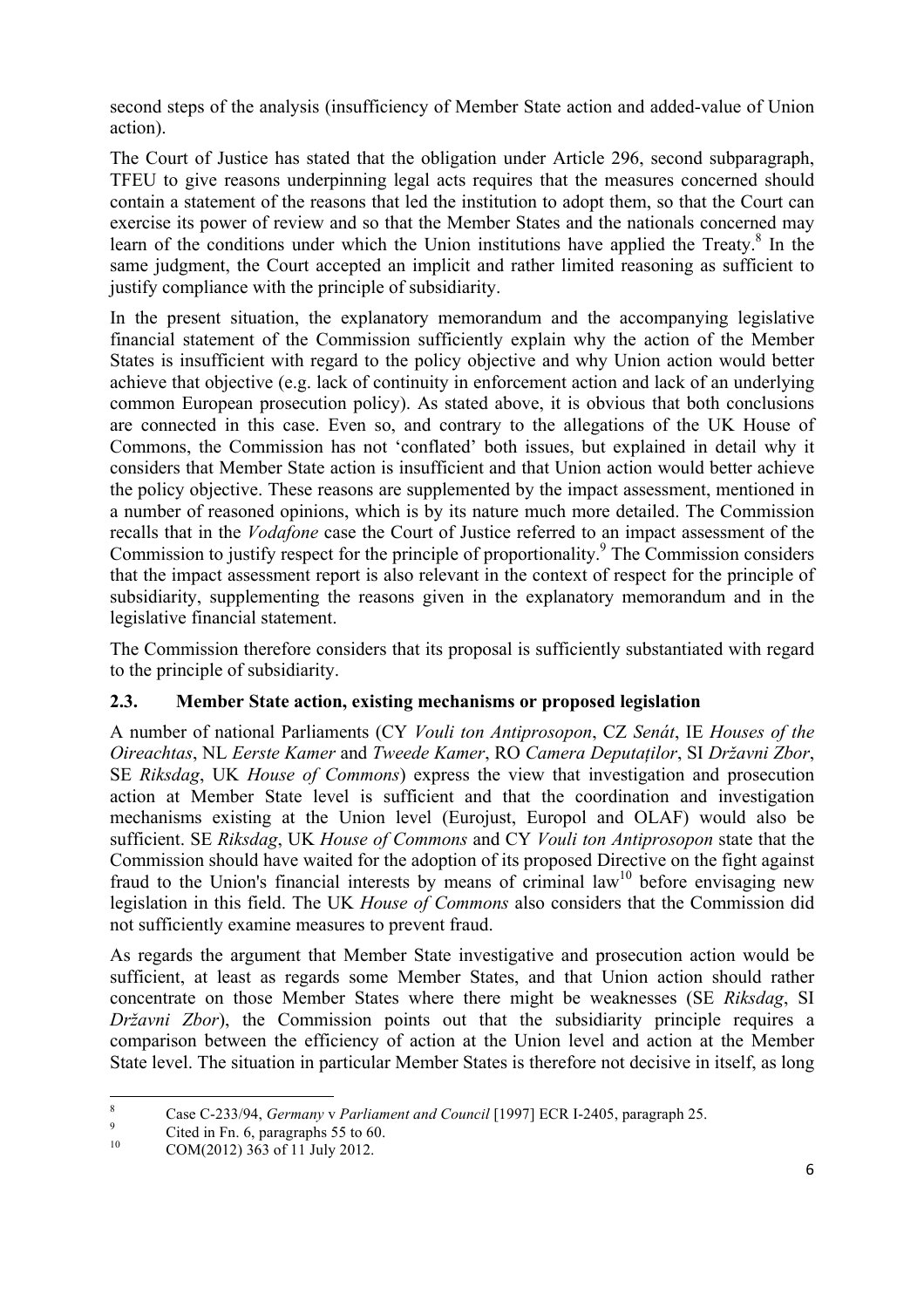as it can be shown that action at the level of the Member States is generally insufficient, and that Union action would generally better achieve the policy objective.

From that perspective, the Commission notes that objective and clear statistical information shows that the Treaty objective of an effective, deterrent and equivalent level of protection is not achieved in general.<sup>11</sup> The analysis of OLAF's annual statistics indicates that national criminal proceedings are not effective as they last too long. In a period of five years between  $2006-2011$ , the number of actions<sup>12</sup> in which no judicial decision in the Member States had yet been taken was at 54.3%.<sup>13</sup> The OLAF statistics further demonstrate that there is a lack of deterrence. In the same period more than half of actions transferred by OLAF to the judicial authorities of the Member States were dismissed before trial<sup>14</sup> and the average conviction rate remained low (42,3%). These data relate to cases in which OLAF already took the decision that the received information justified the opening of an investigation and also carried out its preliminary investigation. Finally, according to the statistical data available to OLAF, the degree of successful prosecution varies from Member State to Member State therefore, leading to a lack of equivalence of the protection of the Union's financial interests across the Member States. From 2006-2011, conviction rates of actions transferred by OLAF to Member States' judicial authorities ranged from 19,2% to 91,7% (not including Member States with rates of  $0\%$  and  $100\%$ ).<sup>15</sup> Therefore, contrary to the opinions of some national Parliaments (CZ *Senát*, NL *Eerste Kamer* and *Tweede Kamer*, UK *House of Commons*), which question the data provided by the Commission, there is a solid basis of statistical evidence demonstrating that in general terms the action taken at Member State level in the specific area of Union fraud is insufficient.

The UK *House of Commons* further contends that the Commission has not considered the sufficiency of action "at regional or local level, particularly important where devolved administrations may have discrete criminal justice systems". The Commission considers that this argument is not convincing. The division of powers between a Member State, its regions and its municipalities is a purely internal matter. When the Commission refers to the insufficiency of Member State action, that statement necessarily encompasses all the possible levels of Member State action, including the regional and the local levels.

Concerning existing mechanisms at Union level, whilst there is always room for improvement, both at national and Union level, the Commission remains convinced that in this case those improvements would at best have marginal effects because of their inherent limitations. None of the existing mechanisms or bodies at Union level can address the shortcomings identified in view of their limited powers.

For years, OLAF has supported the Member States' authorities in their tasks in this area. However, the powers of OLAF are limited to administrative investigations. OLAF thus cannot carry out criminal investigations *sensu stricto*, nor access information on criminal investigations. In addition, the findings of OLAF set out in its final reports do not lead automatically to the initiation of criminal proceedings by the competent authorities of the Member States. They are mere recommendations and national authorities, administrative or

<sup>&</sup>lt;u> 1989 - Johann Stein, fransk politik (d. 1989)</u>

<sup>&</sup>lt;sup>11</sup> OLAF report 2011, pp. 18-20.<br><sup>12</sup> An action represents a criminal action pursued against a single natural or legal person in one country's

jurisdiction. Each case may contain multiple actions in a number of countries.<br>Percentage of actions transferred in the period from 2006-2011 by OLAF to Member States without reported judicial decisions, OLAF report 2011,

 $14$  51,2% of the actions transferred in the period from 2006-2011 by OLAF to Member States with reported judicial decision were dismissed before trial, OLAF report 2011, table 6, p. 20. 15 OLAF report 2011, table 6, p. 20.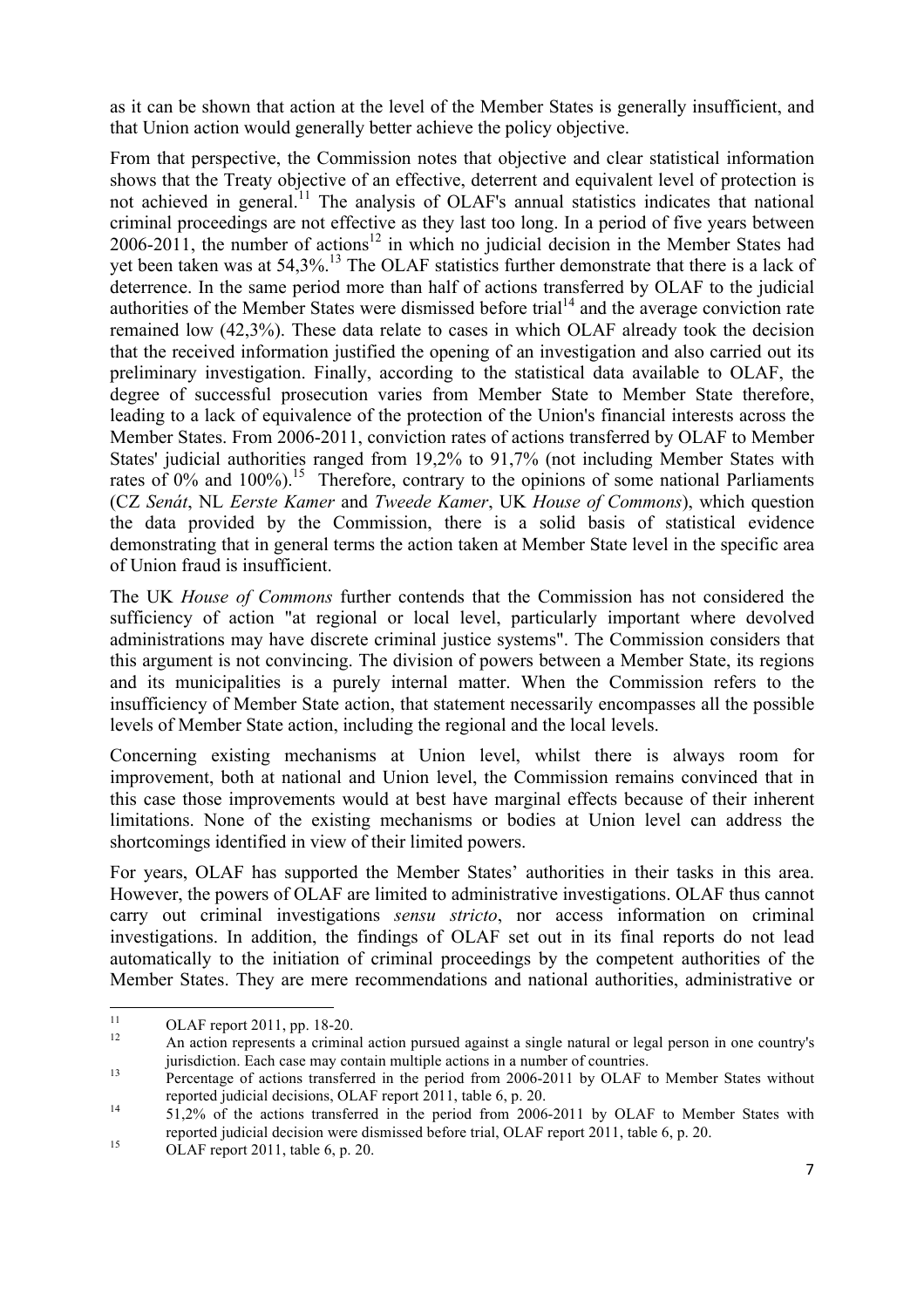judicial, are free to decide what action to take, if necessary.<sup>16</sup> Recently, a reform of OLAF entered into force.<sup>17</sup> Whilst the reform aims at improving the efficiency and transparency of the current administrative investigations it cannot be expected to have any substantial impact on the level of criminal investigation and prosecution of offences in the area of Union fraud.

There are also inherent limitations concerning the role played by Europol and Eurojust. These bodies are entrusted with cooperation and coordination tasks, but they have no powers to conduct or direct investigations or prosecutions themselves, nor can they be given such powers under the applicable provisions of the Treaty. Whilst Eurojust may request the initiation of an investigation, it cannot ensure its follow up on a Member State level, nor direct national investigations or prosecutions. In this context the Commission has proposed further improvements to the functioning of both Europol and Eurojust this year.<sup>18</sup> However, even the most far reaching reform of Eurojust, which would give the agency the power to initiate criminal investigations, could not address the present shortcomings in the prosecution of Union fraud. The proposed changes of the existing structures are expected to lead to some improvements, but by the very nature of those structures they cannot address the insufficient level of investigations and prosecutions in the Member States.

Harmonisation of substantive criminal law is an important element of the overall protection of the Union's financial interests. As stated, the Commission has put forward a proposal for a Directive on the fight against fraud to the Union's financial interest by means of criminal law.<sup>19</sup> Nevertheless, harmonised definitions of offences and sanction levels will not, as such, produce satisfactory results without being accompanied and supported by effective investigation and prosecution measures. The proposal for that Directive and the proposal to establish a European Public Prosecutor's Office have different, although complementary, objectives. The proposed Directive aims at harmonising definitions of relevant offences, introducing common sanctions, as well as harmonising time limitation periods. The Commission considers that it does not need to wait to be in a position to assess the results of the proposed Directive before proposing the establishment of the European Public Prosecutor's Office. The results of the proposed Directive do not have any direct bearing on the subsidiarity test regarding the current proposal.

In addition, with regard to measures aimed at preventing fraud, the anti-fraud strategy provides for integrated measures to prevent, detect and investigate fraud. However, given that not all fraud can be prevented, prevention efforts need to be complemented by an effective and deterrent enforcement mechanism, as norms work better when strong non-compliance mechanism exist.

Finally, none of the existing mechanisms or bodies can address the shortcomings identified in relation to the admissibility of cross-border evidence, the identification of cross-border links, or getting assistance from authorities in other Member States, nor can these issues be addressed through measures taken solely at Member State level. The Commission therefore

<u> 1989 - Johann Stein, fransk politik (d. 1989)</u>

<sup>16</sup> See, for example, Case T-29/03, *Comunidad Autónoma de Andalucía* v *Commission* [2004] ECR II-2923, paragraph 37; and Case T-309/03, *Camós Grau* v *Commission* [2006] ECR II-1173, paragraph 51. <sup>17</sup> Regulation (EU, Euratom) No 883/2013 of the European Parliament and of the Council of 11

September 2013 concerning investigations conducted by the European Anti-Fraud Office (OLAF), OJ L <sup>18</sup> 248, of 18 September 2013, pp. 1-22) which entered into force on 1 October 2013.<br><sup>18</sup> See COM 2013(173) for Europol and COM 2013(535) for Eurojust. The implementation period for the

previous Eurojust reform (Council Decision 2009/426 JHA of 16 December 2008) expired on 4 June  $^{19}$  2011.<br>COM(2012) 363.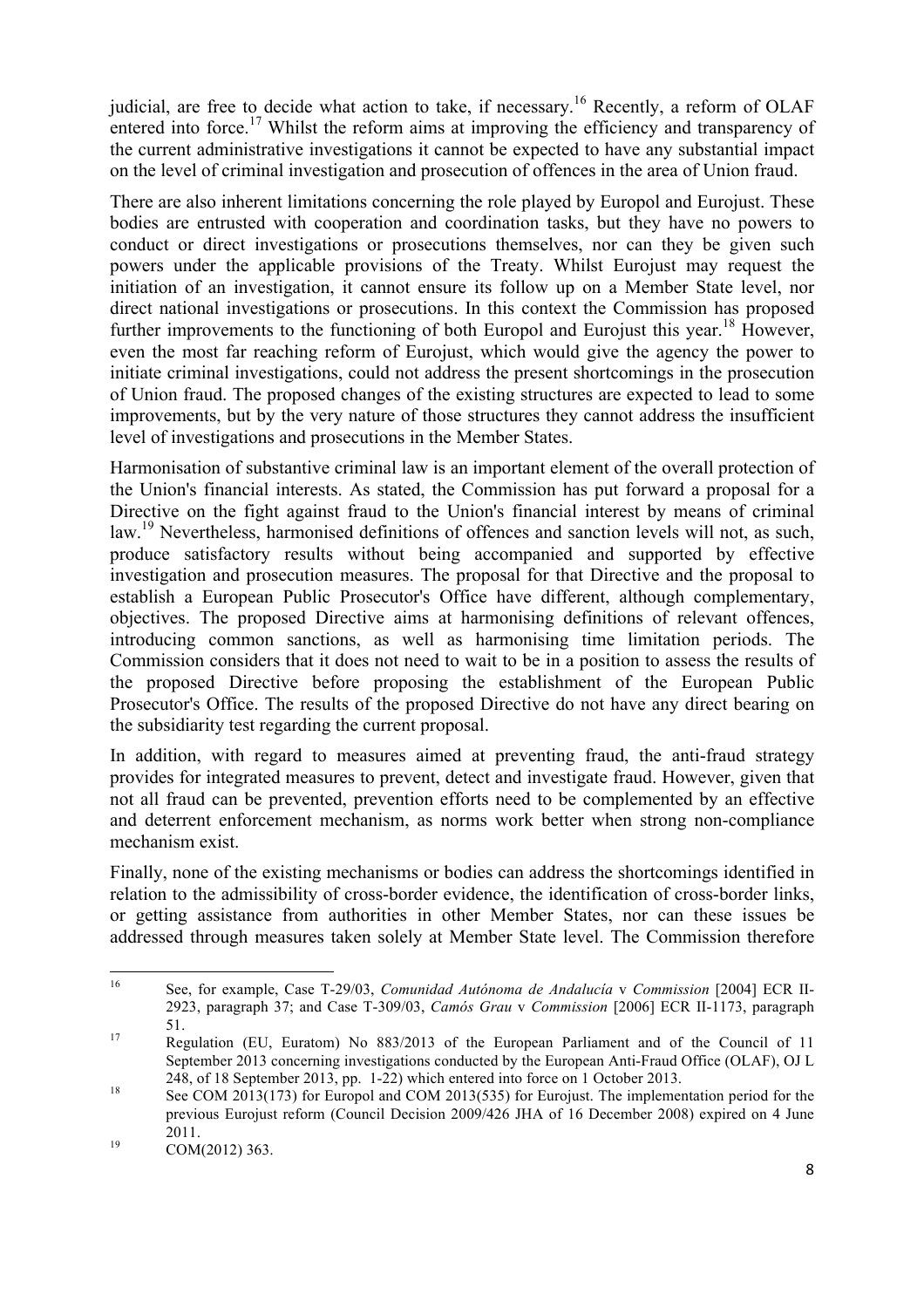maintains that, as regards investigations and prosecutions, a genuine improvement of the protection of the Union financial interests may only come through the establishment of the European Public Prosecutor's Office.

The Commission therefore considers that, in accordance with Article 5(3) TEU, the objectives of the proposed action cannot be sufficiently achieved by the Member States, by existing mechanisms of by proposed legislation.

## **2.4. Added-value**

A number of national Parliaments (CZ *Senát*, HU *Országgyűlés*, RO *Camera Deputaților*, NL *Eerste Kamer* and *Tweede Kamer*) question the added-value of the proposal, whilst some acknowledge the advantages of setting up the European Public Prosecutor's Office. For example, the MT *Kamra tad-Deputati* considers that the European Public Prosecutor's Office would provide added-value. The UK *House of Commons* is of the opinion that the Commission did not demonstrate that Union-level action could achieve better results. The UK *House of Lords* states that the assumptions of the Commission are overly optimistic.

Contrary to these statements, the Commission considers that the system proposed would bring significant added-value in the fight against Union fraud. There are many elements which substantiate this view.

One of the main improvements is expected to come from a common Union-level prosecution policy. This will address the wide divergences between the different Member States on how Union fraud is investigated and prosecuted. This will also prevent forum shopping by perpetrators and create more deterrence, as fraudsters will be aware that the risk of detection, investigation and prosecution is considerably increased throughout the Union.

In addition, the proposal tackles a number of important practical and legal issues. For example, the fact that the European Public Prosecutor's Office would deal with all cases of fraud affecting the financial interests of the Union means that it would be possible to discover cross-border links which might not be noticed in purely national investigations. It would also be possible to more effectively direct and coordinate investigations, since the European Public Prosecutor's Office would have an overview of all the available information, and would therefore be in a position to determine where the investigation can most effectively be pursued.

The proposed structure, with its European Delegated Prosecutors, would also mean that it would no longer be necessary to use time consuming mutual legal assistance procedures for obtaining information or evidence: since all European Delegated Prosecutors would work within the same structure, in most cases a simple contact with a colleague would suffice.

Another element which the Commission expects to bring significant added-value is the proposed way of handling cross-border evidence. Unlike the current practice, evidence collected in accordance with the law of one Member State should be admitted in the trial, unless its admission would adversely affect the fairness of the procedure or the rights of defence, even if the national law of the Member State where the trial court is located provides for different rules on the collection or presentation of such evidence.

In this context, the CZ *Senát* expresses the concern that the proposal is lowering procedural standards and the CY *Vouli ton Antiprosopon* states that, as the list of investigative measures would include measures not allowed under national law, it would not ensure the necessary level of protection. However, in so far as these arguments may be relevant for the subsidiarity test, the proposal strengthens procedural standards by providing a Union catalogue of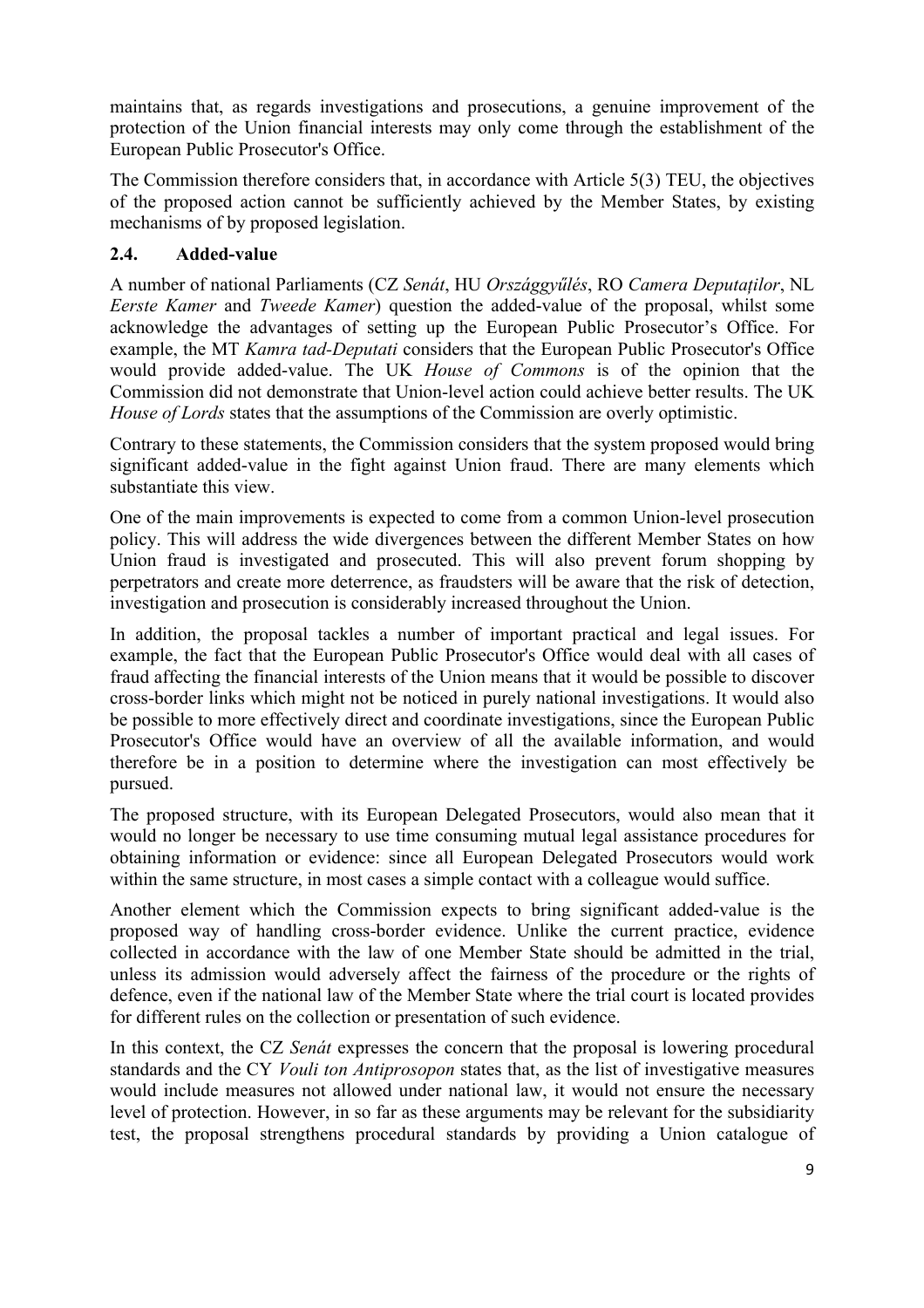procedural safeguards and of investigative measures for which prior judicial authorisation by national courts is mandatory under Union law, in addition to mandatory provisions under national law.

Finally, the creation of a decentralised European Public Prosecutor's Office would pool expertise and know-how in investigating and prosecuting Union-fraud cases at the European level and yet ensure proximity of action to the place of the crime.

The Commission thus considers that, pursuant to Article 5(3) TEU, the objectives of the proposed action can be better achieved, by reason of their scale and effects, at Union level.

## **2.5. Structure of the European Public Prosecutor's Office**

A number of national Parliaments also raise concerns with respect to the proposed structure of the European Public Prosecutor's Office. The FR *Sénat* informs the Commission that while the establishment of the European Public Prosecutor's Office was welcome in itself, it does not support the creation of a central office with hierarchical competences. The FR *Sénat* would rather favour a collegial structure representing all the Member States and electing a president from among its members, possibly with a rotation among those States. According to the RO *Camera Deputatilor*, the Commission should have sufficiently justified the noncollegial character of the proposed structure. The MT *Kamra tad-Deputati* also declares to be in principle in favour of establishing the European Public Prosecutor's Office. However, in its view the proposed structure and the competences attributed to it are not the only and best conceivable solution, and the college structure would adhere more closely to the principle of subsidiarity. Finally, the HU *Országgyűlés* is of the opinion that the exclusive right of instruction (Article 6(5) of the proposal) would put the operation of the European Delegated Prosecutors as integrated into the Member State's prosecution system into question.

According to the Commission, the arguments included in the reasoned opinions in favour of a collegial structure and against the organisational model set out in the proposal are more related to the principle of proportionality than to that of subsidiarity. Indeed, the FR *Sénat* expressly argues that in proposing a '"centralised" structure the proposal exceeds what is necessary to achieve the objectives of the Treaties, echoing the language of Article 5(4) TEU (principle of proportionality).

In addition, according to the Commission a collegial structure is not necessarily less centralised than that of the proposal: it is merely a different way of organising the European Public Prosecutor's Office, which would in any event remain an office of the Union. Hence the comparison between the decentralised model of the proposal and the collegial structure preferred by a number of national Parliaments is not a comparison between action at the Union level and action at the Member State level, but a comparison between two possible modes of action at the Union level. In the Commission's view, that is not a question concerning the principle of subsidiarity.

The structure of the European Public Prosecutor's Office may however be relevant for the principle of subsidiarity in a different way. Indeed, its structure, organisation and powers could have an influence on whether the proposed action can be better achieved at Union level, and that is an issue that clearly concerns the principle of subsidiarity. From that point of view, the Commission considers that creating the European Public Prosecutor's Office with a fullyfledged collegial structure could hamper its efficiency, rendering its decision-making less efficient. For the same reason, a collegial structure for prosecution services is not a model that is generally used in the Member States or in international organisations such as the International Criminal Court, especially with regard to the need of adopting swift operational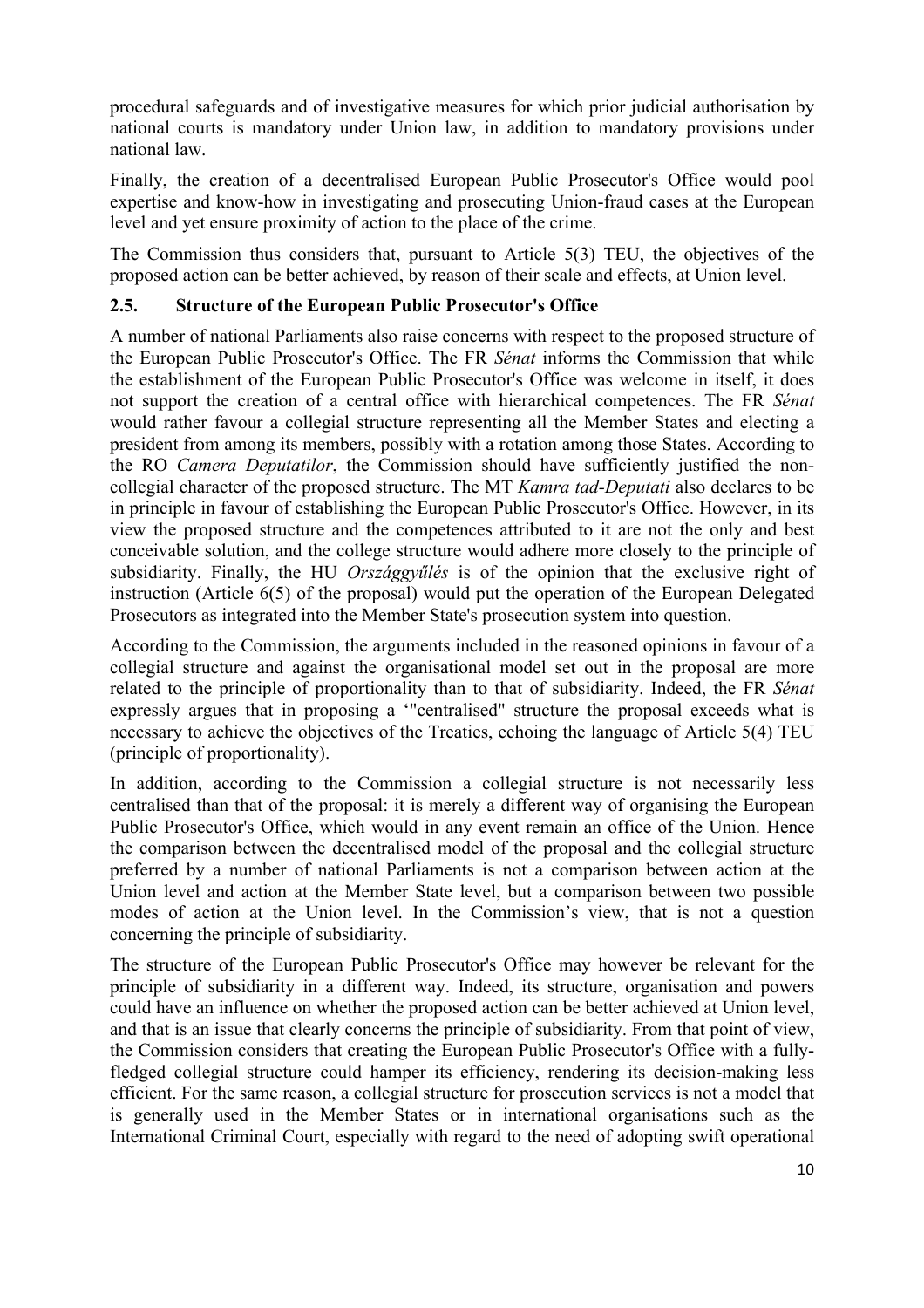decisions in concrete cases. Through such a structure, some of the expected advantages of the European Public Prosecutor's Office could be hampered.

However, for a number of internal matters a quasi-collegial approval is foreseen in the proposal. Article 7 thereof gives to a forum of ten members (the European Public Prosecutor, his four Deputies and five European Delegated Prosecutors) the power of adopting the internal rules of procedure. These rules have a major operational importance since they will cover, inter alia, the organisation of the work of the European Public Prosecutor's Office, as well as the general rules on the allocation of cases. This approach does not compromise its efficiency.

Finally, the European Delegated Prosecutors are, in functional terms, an integral part of the European Public Prosecutor's Office. They exercise the powers of the European Public Prosecutor's Office. A clear chain of command, including the new possibility of giving instructions, is indispensable for its effective decision-making and operation.

The Commission therefore considers that the structure of the proposed European Public Prosecutor's Office is compatible with the principle of subsidiarity.

## **2.6. Nature and scope of competence of the European Public Prosecutor's Office**

The issue of the competence of the European Public Prosecutor's Office is raised by several national Parliaments. The NL *Eerste Kamer* and *Tweede Kamer*, the HU *Országgyűlés*, the RO *Camera Deputaţilor* and the *SI Državni Zbor* do not support the exclusive competence of the European Public Prosecutor's Office. The NL *Eerste Kamer* and *Tweede Kamer*, as well as the UK *House of Lords* also see the risk that European investigations would be able to override the priorities set by the Member States on how to use criminal investigation instruments and resources most effectively. The CY *Vouli ton Antiprosopon* states that the provisions on ancillary competence indirectly extend the scope of the proposed legislation. The CZ *Senát* is of the opinion that the Commission had not demonstrated the need for the European Public Prosecutor's Office to be also competent for non-cross-border offences.

## *2.6.1. Scope and exclusive character of the competence*

Whilst the Commission understands the concerns raised by the national Parliaments, it recalls that Article 86 TFEU encompasses all cases of Union fraud with no distinction between national and cross-border cases. The main argument for including all cases in the European Public Prosecutor's Office's competence is that this is the most effective way of ensuring a consistent investigation and prosecution policy across the Union and to avoid parallel action at Union and national level, which would lead to duplication and a waste of precious resources. Also, without at least knowing of all cases, it would be difficult for the European Public Prosecutor's Office to identify cross-connections between suspects and cases in different Member States. Limiting its competence to some cases, e.g. serious or cross-border cases, would not only reduce its added-value but also call into question the Union's competence in this matter.

The need to grant the European Public Prosecutor's Office exclusive competence for all crimes affecting the financial interests of the Union, including non-cross-border cases, arises out of the nature of the crimes in question, which have an intrinsic Union dimension. It implies Union-level steering and coordination of investigations and prosecutions because these criminal offences affect the Union's own financial interests.

However, the exclusive competence of the European Public Prosecutor's Office would not mean that national authorities would be excluded from dealing with the cases handled by it.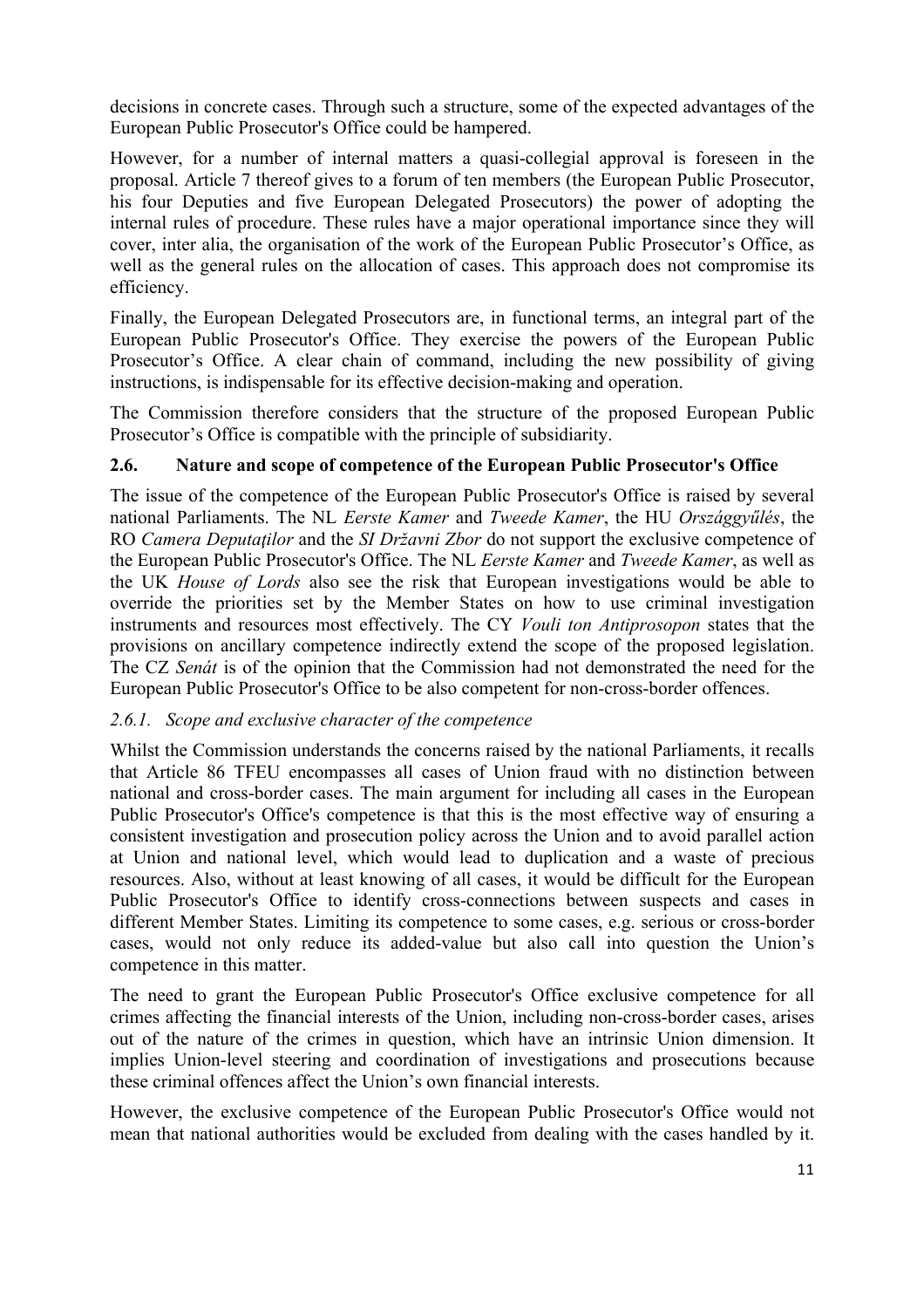Given its decentralised structure, the European Public Prosecutor's Office would investigate offences with the active assistance of national law enforcement authorities, and would bring prosecutions to national courts through the European Delegated Prosecutors located in the Member States.

Finally, the HU *Országgyűlés* objects to the exclusive competence granted to the European Public Prosecutor's Office by Article 11(4) of the proposal because, in its view, Article 86 TFEU does not provide an exclusive competence to the European Public Prosecutor's Office. The Commission considers, in contrast, that even if the Treaty does not enshrine Article 86 TFEU as an exclusive competence, as stated above, that does not mean that the Regulation establishing the European Public Prosecutor's Office cannot lawfully grant it, as a matter of secondary law, an exclusive competence to investigate and prosecute criminal offences against the Union's interests.

#### *2.6.2. Ancillary competence*

The ancillary competence of the European Public Prosecutor's Office enshrined in Article 13 of the proposal ensures an effective prosecution, allowing the Office to investigate and prosecute offences which are inextricably linked to an offence affecting the financial interests of the Union, while the latter is preponderant. In practice, illicit conduct against the financial interests of the Union may be closely associated with other offences under national law (e.g. forgery of documents). In those cases a joined prosecution is in the interest of the effective administration of justice, saving time for both the prosecution authorities and the courts, whilst the suspect only needs to stand trial once. The criteria are strict: the different crimes must be inextricably linked, they must be based on identical facts, and for the European Public Prosecutor's Office to be competent the Union crime must be preponderant. In other cases, national authorities would be competent to investigate and prosecute the crimes affecting the financial interests of the Union, together with the other linked and preponderant national offences. The European Public Prosecutor's Office and the national prosecution authorities should consult each other in accordance with Article 13(3) of the proposal to determine who is competent in the light of the criteria above.

The Commission therefore emphasises that the rule concerning ancillary competence in Article 13 of the proposal does not exclusively favour the competence of the European Public Prosecutor's Office to the detriment of national competence, but may work in both directions, depending on the factor of preponderance. The main reason for dealing with ancillary competence is that quite often the crimes affecting the financial interests of the Union are inextricably linked to other crimes that do not affect those interests. Without this ancillary rule concerning such mixed cases, parallel investigations and prosecutions concerning inextricably connected crimes could happen regularly and could thus seriously undermine the efficiency of anti-fraud activities. Moreover, as far as parallel proceedings concern the same offence, once a final decision is taken in one case the connected action would need to be closed immediately, according to the principle that no-one should be prosecuted twice for the same offence (*ne bis in idem)*. The relevant provision concerning ancillary competence ensures that such ineffective action would not occur.

The Commission therefore considers that the nature and the scope of the competences of the proposed European Public Prosecutor's Office are compatible with the principle of subsidiarity.